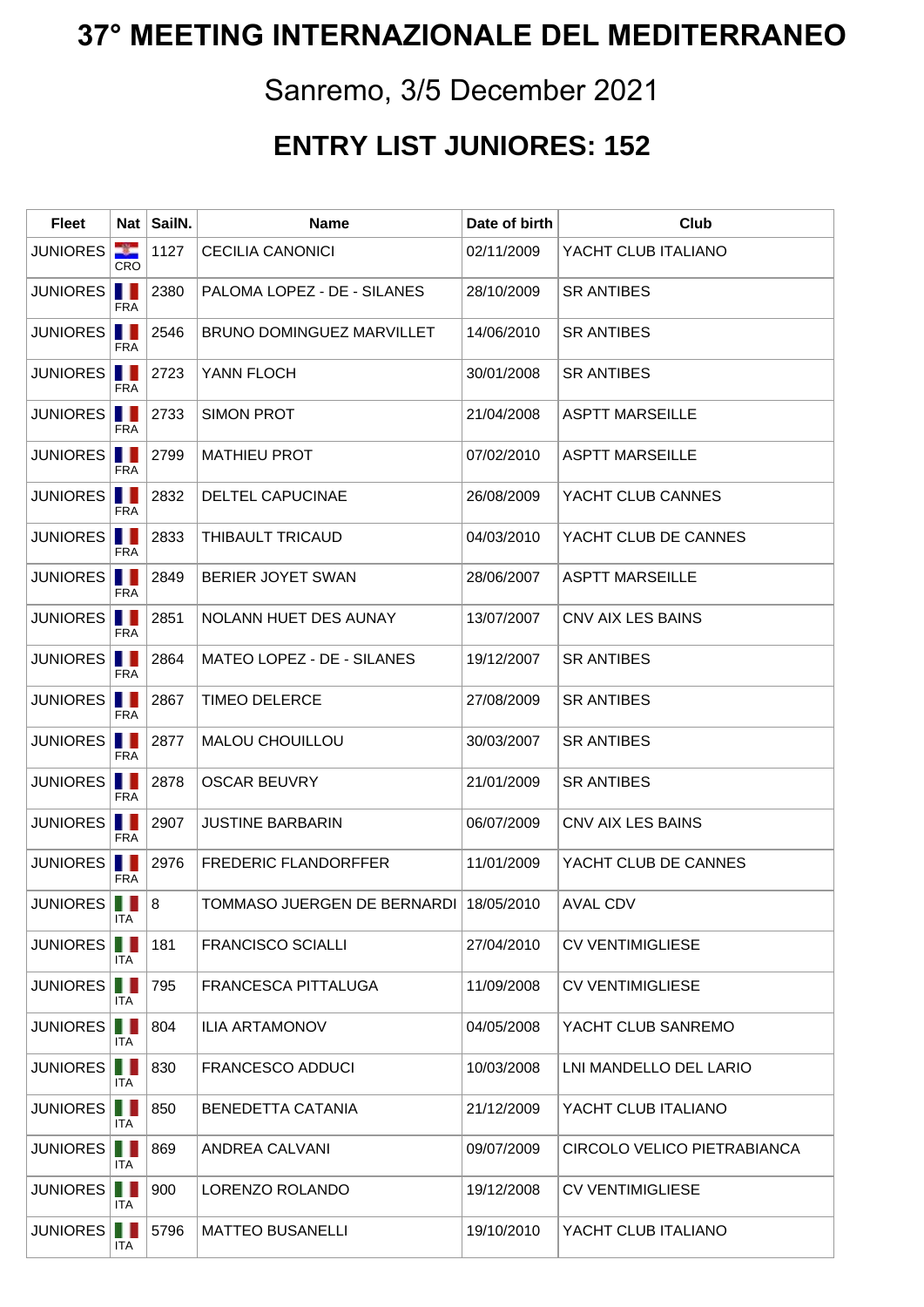| <b>Fleet</b>        |                  | Nat SailN. | <b>Name</b>                | Date of birth | Club                           |
|---------------------|------------------|------------|----------------------------|---------------|--------------------------------|
| <b>JUNIORES</b>     | . .<br>ITA       | 5985       | RICCARDO FALLU'            | 18/12/2010    | <b>CV VENTIMIGLIESE</b>        |
| JUNIORES            | Ш<br><b>ITA</b>  | 7196       | <b>ALBERTO FRANCHI</b>     | 15/02/2010    | FRAGLIA VELA DESENZANO         |
| <b>JUNIORES</b>     | ш<br><b>ITA</b>  | 7285       | ALESSIO SECCHI             | 21/10/2010    | <b>GDV LNI SANREMO</b>         |
| <b>JUNIORES</b>     | ш<br><b>ITA</b>  | 7513       | <b>EMANUELE CHA</b>        | 05/10/2009    | <b>CN ALBENGA</b>              |
| <b>JUNIORES</b>     | H.<br>ITA.       | 7614       | LORENZO ALLERA             | 30/03/2009    | YACHT CLUB SANREMO             |
| <b>JUNIORES</b>     | . .<br>ITA       | 7619       | <b>FEDERICO ELIA</b>       | 08/10/2009    | <b>CV VENTIMIGLIESE</b>        |
| <b>JUNIORES</b>     | Ш<br>ITA.        | 7642       | SOFIA IADAROLA             | 26/02/2010    | YACHT CLUB SANREMO             |
| <b>JUNIORES</b>     | H.<br><b>ITA</b> | 7756       | <b>VALERIO CUNEO</b>       | 24/06/2009    | YACHT CLUB ITALIANO            |
| <b>JUNIORES</b>     | Ш<br>ITA         | 7780       | <b>VERONICA DANOVARO</b>   | 11/12/2008    | <b>CV VERNAZZOLESI</b>         |
| <b>JUNIORES</b>     | H.<br>ITA.       | 7832       | PAOLA CORREALE             | 26/02/2009    | YACHT CLUB IMPERIA             |
| <b>JUNIORES</b>     | . .<br>ITA       | 8046       | ALEXANDER GEPPER           | 10/03/2009    | YACHT CLUB SANREMO             |
| <b>JUNIORES</b>     | Ш<br>ITA         | 8097       | <b>IMELDE GORINI</b>       | 08/01/2010    | <b>CV CERNOBBIO</b>            |
| <b>JUNIORES</b>     | H.<br>ITA        | 8250       | <b>LORENZO TRENTINI</b>    | 03/06/2010    | <b>CV VERNAZZOLESI</b>         |
| <b>JUNIORES</b>     | ш<br>ITA         | 8321       | <b>GIOVANNI BEDONI</b>     | 10/07/2009    | FRAGLIA VELA RIVA              |
| <b>JUNIORES</b>     | Ш<br><b>ITA</b>  | 8465       | RACHELE BALESTRERI         | 17/08/2009    | <b>AVAL CDV</b>                |
| <b>JUNIORES</b>     | Ш<br>ITA.        | 8475       | <b>EMMA BERT</b>           | 03/03/2009    | FRAGLIA VELA RIVA              |
| JUNIORES <b>III</b> | ITA              |            | 8487   LORENZO CARUGGI     | 15/12/2009    | YACHT CLUB ITALIANO            |
| <b>JUNIORES</b>     | . .<br>ITA       | 8488       | <b>ESSAID EL ANZI</b>      | 27/02/2008    | YACHT CLUB SANREMO             |
| <b>JUNIORES</b>     | . .<br>ITA       | 8583       | <b>LEANDRO SCIALPI</b>     | 20/10/2010    | CENTRO NAUTICO BARDOLINO ASD   |
| <b>JUNIORES</b>     | . .<br>ITA.      | 8622       | <b>EDOARDO LUPI</b>        | 01/01/2008    | <b>CV VERNAZZOLESI</b>         |
| <b>JUNIORES</b>     | H.<br>ITA.       | 8691       | <b>GABRIELE SALVADORI</b>  | 22/05/2010    | CIRCOLO VELICO ANTIGNANO       |
| <b>JUNIORES</b>     | Ш<br>ITA         | 8738       | <b>LUCA SCOPSI</b>         | 02/10/2008    | CLUB NAUTICO MARINA DI CARRARA |
| <b>JUNIORES</b>     | . .<br>ITA.      | 8742       | NICCOLO' PRADELLA          | 22/08/2010    | <b>AVAL CDV</b>                |
| <b>JUNIORES</b>     | . .<br>ITA       | 8743       | LORENZO GRAMIGNA           | 13/02/2009    | <b>AVAL CDV</b>                |
| <b>JUNIORES</b>     | Ш<br>ITA         | 8794       | LEONARDO MOSCATELLI        | 12/03/2010    | US QUARTO                      |
| JUNIORES            | H.<br>ITA        | 8813       | <b>GABRIELE BELLANDO</b>   | 11/04/2008    | CIRCOLO NAUTICO ALBENGA        |
| <b>JUNIORES</b>     | Ш<br>ITA         | 8814       | EDOARDO PASTORINO          | 19/01/2008    | <b>CV VERNAZZOLESI</b>         |
| <b>JUNIORES</b>     | . .<br>ITA       | 8852       | EUGENIO MARIA JUNIOR AMATO | 23/01/2010    | <b>FRAGLIA VELA PESCHIERA</b>  |
| <b>JUNIORES</b>     | . .<br>ITA       | 8866       | <b>ELENA GIANNELLI</b>     | 11/08/2009    | YACHT CLUB ITALIANO            |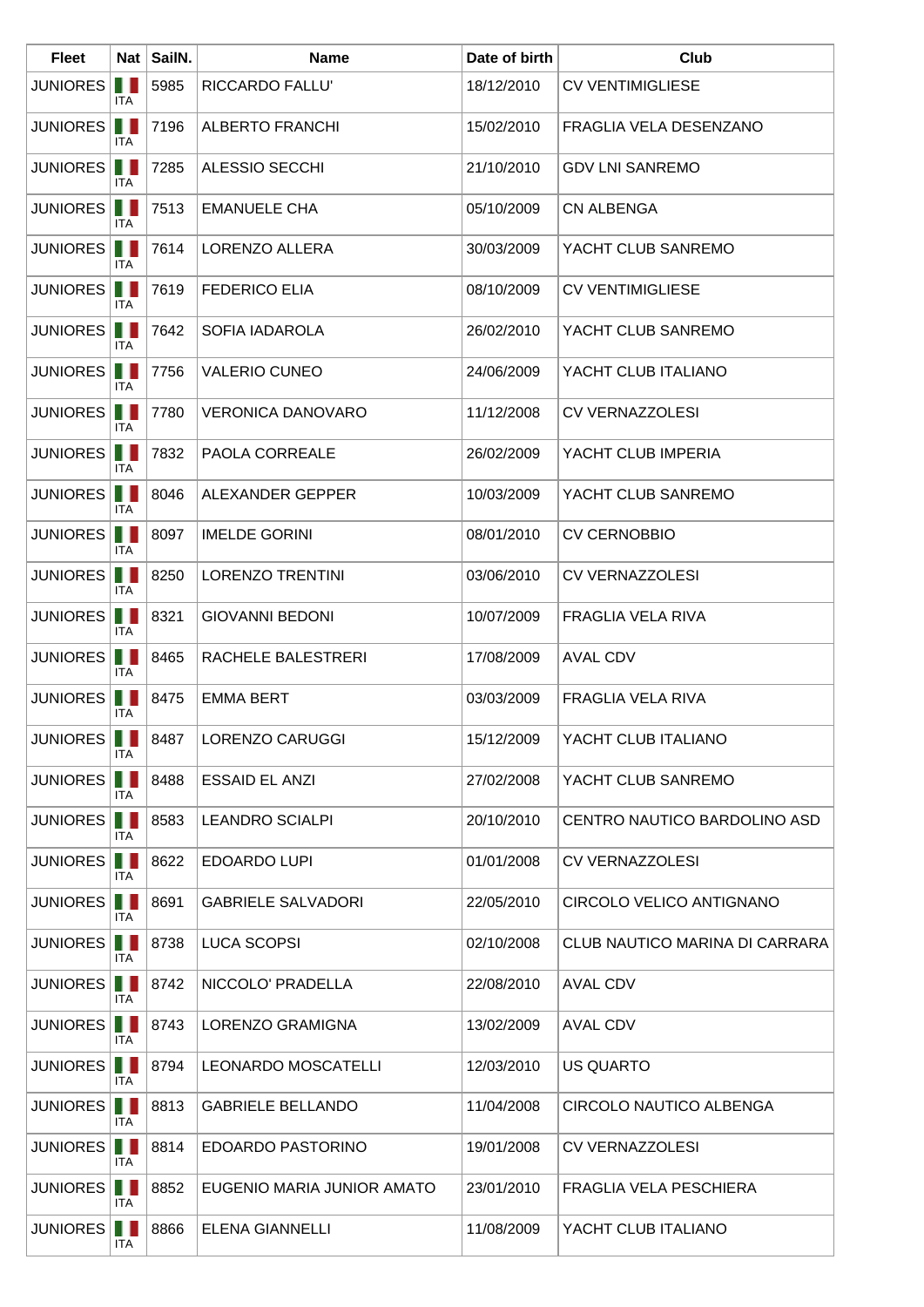| <b>Fleet</b>       |                   | Nat SailN. | <b>Name</b>                  | Date of birth | Club                         |
|--------------------|-------------------|------------|------------------------------|---------------|------------------------------|
| <b>JUNIORES</b>    | ш<br>ITA          | 8867       | <b>FEDERICO MARILLI</b>      | 26/01/2010    | <b>CV VENTIMIGLIESE</b>      |
| JUNIORES           | . .<br><b>ITA</b> | 8890       | JACOPO LORENZO FRASSINE      | 30/10/2010    | FRAGLIA VELA PESCHIERA       |
| <b>JUNIORES</b>    | ш<br>ITA.         | 8915       | ALEXANDER MASSETTI           | 06/12/2010    | <b>CV CERNOBBIO</b>          |
| <b>JUNIORES</b>    | .<br>ITA.         | 8935       | FEDERICO SCANAGATTA          | 10/02/2009    | <b>AVAL CDV</b>              |
| <b>JUNIORES</b>    | . .<br>ITA.       | 8945       | <b>VIRGINIA NEGRI</b>        | 07/08/2010    | CLUB DEL MARE DIANO MARINA   |
| <b>JUNIORES</b>    | . .<br>ITA        | 9010       | <b>CAROLINA LALLA</b>        | 27/04/2010    | YACHT CLUB ITALIANO          |
| JUNIORES           | H.<br>ITA.        | 9022       | <b>CESARE GUGLIELMATI</b>    | 05/09/2009    | YACHT CLUB IMPERIA           |
| <b>JUNIORES</b>    | H.<br>ITA.        | 9034       | <b>ENRICO DE PASCALE</b>     | 24/09/2007    | <b>MARVELIA</b>              |
| <b>JUNIORES</b>    | Ш<br><b>ITA</b>   | 9042       | <b>SOFIA TOFFALI</b>         | 28/10/2009    | FRAGLIA VELA PESCHIERA       |
| <b>JUNIORES</b>    | . .<br>ITA.       | 9049       | SEBASTIANO MACARINI          | 22/06/2008    | CENTRO NAUTICO BARDOLINO ASD |
| <b>JUNIORES</b>    | . .<br>ITA        | 9060       | NICOLO' BARBIERI             | 06/10/2010    | <b>AVAL CDV</b>              |
| <b>JUNIORES</b>    | Ш<br>ITA.         | 9067       | <b>GIANCARLO POSTIGLIONE</b> | 10/09/2010    | <b>CV VERNAZZOLESI</b>       |
| <b>JUNIORES</b>    | Ш<br>ITA.         | 9077       | <b>MARGHERITA IANNI</b>      | 14/11/2010    | FRAGLIA VELA DESENZANO       |
| <b>JUNIORES</b>    | ш<br>ITA          | 9078       | <b>ZOE VANDEPITTE</b>        | 25/11/2008    | CENTRO NAUTICO BARDOLINO ASD |
| JUNIORES           | . .<br>ITA.       | 9092       | <b>GIACOMO CORRADI</b>       | 27/06/2009    | YACHT CLUB ITALIANO          |
| <b>JUNIORES</b>    | . .<br>ITA        | 9176       | <b>BENIAMINO GIORGI</b>      | 07/02/2008    | CIRCOLO VELICO ANTIGNANO     |
| JUNIORES <b>II</b> | ITA.              | 9228       | <b>EMANUELE COLLIA</b>       | 30/07/2008    | FRAGLIA VELA DESENZANO       |
| <b>JUNIORES</b>    | . .<br>ITA        | 9235       | EMMA ALICE DE BERNARDI       | 20/10/2007    | <b>AVAL CDV</b>              |
| <b>JUNIORES</b>    | . .<br>ITA        | 9253       | ALBERTO AVANZINI             | 17/10/2008    | CENTRO NAUTICO BARDOLINO ASD |
| JUNIORES           | . .<br>ITA        | 9259       | <b>ALESSIO NESSI</b>         | 21/08/2009    | YACHT CLUB COMO              |
| <b>JUNIORES</b>    | ш<br>ITA.         | 9265       | <b>LORENZO FORMENTINI</b>    | 13/05/2010    | YACHT CLUB COMO              |
| <b>JUNIORES</b>    | Ш<br>ITA.         | 9270       | <b>CHRISTIAN SCUDELARI</b>   | 16/05/2009    | FRAGLIA VELA RIVA            |
| <b>JUNIORES</b>    | . .<br>ITA.       | 9272       | <b>MATILDE RUGGERI</b>       | 02/03/2009    | LNI MANDELLO DEL LARIO       |
| <b>JUNIORES</b>    | ш<br>ITA          | 9274       | <b>MARGHERITA RUGGERI</b>    | 06/12/2007    | LNI MANDELLO DEL LARIO       |
| <b>JUNIORES</b>    | Ш<br>ITA.         | 9275       | <b>MARCO ROLLE</b>           | 08/05/2008    | LNI MANDELLO DEL LARIO       |
| JUNIORES           | H.<br>ITA.        | 9277       | LORENZO BELVISO              | 04/02/2010    | <b>AVAL CDV</b>              |
| <b>JUNIORES</b>    | Ш<br>ITA          | 9278       | <b>GAIA ZINALI</b>           | 06/02/2008    | CIRCOLO VELICO ANTIGNANO     |
| <b>JUNIORES</b>    | Ш<br>ITA.         | 9316       | <b>VIOLA VIANZONE</b>        | 15/03/2010    | YACHT CLUB IMPERIA           |
| JUNIORES           | . .<br>ITA        | 9322       | SOFIA VIVIANI                | 04/08/2009    | CENTRO NAUTICO BARDOLINO ASD |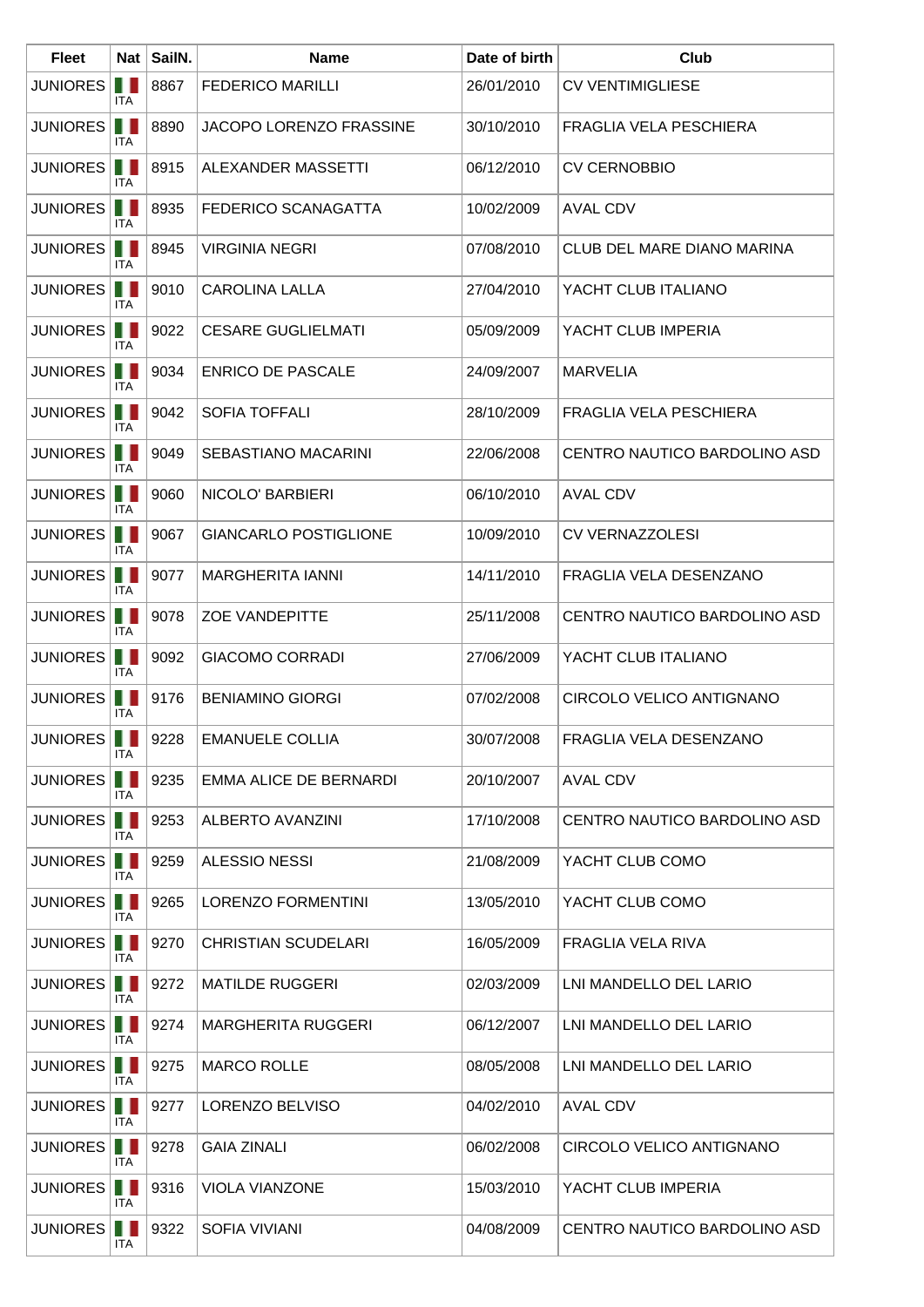| <b>Fleet</b>        |                 | Nat SailN. | <b>Name</b>                  | Date of birth | Club                          |
|---------------------|-----------------|------------|------------------------------|---------------|-------------------------------|
| <b>JUNIORES</b>     | . .<br>ITA      | 9326       | <b>ETTORE EMERIGO</b>        | 15/10/2009    | YACHT CLUB SANREMO            |
| <b>JUNIORES</b>     | H.<br>ITA.      | 9334       | <b>EUGENIO STEFANNI</b>      | 12/05/2010    | FRAGLIA VELA DESENZANO        |
| JUNIORES            | H.<br>ITA.      | 9353       | <b>ALESSANDRO VERANI</b>     | 10/03/2009    | <b>CV TIVANO</b>              |
| <b>JUNIORES</b>     | .<br>ITA        | 9373       | PIETRO CUNEGATTI             | 03/08/2007    | AVAL CDV                      |
| <b>JUNIORES</b>     | H.<br>ITA       | 9374       | <b>GIOVANNI BALESTRERI</b>   | 17/08/2009    | <b>AVAL CDV</b>               |
| <b>JUNIORES</b>     | . .<br>ITA      | 9377       | NICOLAS MARGARIA             | 16/03/2009    | <b>CV VERNAZZOLESI</b>        |
| <b>JUNIORES</b>     | Ш<br>ITA        | 9381       | ETTORE DONA'                 | 30/10/2008    | YACHT CLUB ITALIANO           |
| <b>JUNIORES</b>     | H.<br>ITA       | 9384       | ANNA CUOCOLO                 | 09/05/2009    | YACHT CLUB ITALIANO           |
| <b>JUNIORES</b>     | Ш<br><b>ITA</b> | 9391       | LORENZO SPECCHIA             | 27/06/2010    | <b>CV LA SPEZIA</b>           |
| <b>JUNIORES</b>     | Ш<br><b>ITA</b> | 9397       | <b>LEONARDO VANELO</b>       | 02/09/2007    | CIRCOLO VELICO LA SPEZIA      |
| <b>JUNIORES</b>     | . .<br>ITA      | 9398       | CHLOE' PERETTI               | 30/08/2008    | <b>AVAL CDV</b>               |
| <b>JUNIORES</b>     | . .<br>ITA      | 9400       | <b>FEDERICO D'AMORE</b>      | 24/02/2008    | <b>CV VERNAZZOLESI</b>        |
| <b>JUNIORES</b>     | H.<br>ITA       | 9405       | <b>ELENA LODA</b>            | 26/08/2009    | FRAGLIA VELA DESENZANO        |
| <b>JUNIORES</b>     | ш<br><b>ITA</b> | 9410       | <b>EMILIA SALVATORE</b>      | 22/01/2008    | FRAGLIA VELA DESENZANO        |
| <b>JUNIORES</b>     | Ш<br>ITA.       | 9416       | <b>MATTIA DI LORENZO</b>     | 10/01/2008    | <b>FRAGLIA VELA RIVA</b>      |
| <b>JUNIORES</b>     | Ш<br>ITA.       | 9420       | <b>GIANMARCO POSTIGLIONE</b> | 25/05/2008    | <b>CV VERNAZZOLESI</b>        |
| JUNIORES <b>III</b> | ITA             | 9422       | <b>IMOGENE MASAMI SICARO</b> | 28/12/2007    | LNI MANDELLO DEL LARIO        |
| <b>JUNIORES</b>     | ш<br>ITA.       | 9423       | <b>EMANUELE CIAVATTA</b>     | 26/08/2008    | LNI MANDELLO DEL LARIO        |
| <b>JUNIORES</b>     | Ш<br>ITA        | 9425       | LUCA BONGIOVANNI             | 23/01/2007    | LNI MANDELLO DEL LARIO        |
| JUNIORES            | ITA             | 9433       | <b>FRANCESCO FRUNZO</b>      | 17/08/2009    | <b>CV LA SPEZIA</b>           |
| <b>JUNIORES</b>     | Ш<br>ITA        | 9451       | <b>MARTA GIOVANNONE</b>      | 17/10/2010    | YACHT CLUB COMO               |
| <b>JUNIORES</b>     | ш<br>ITA.       | 9488       | PIETRO ROVAGLIA              | 15/05/2008    | CENTRO NAUTICO BARDOLINO ASD  |
| <b>JUNIORES</b>     | . .<br>ITA.     | 9497       | ETTORE TRILLO                | 15/12/2009    | YACHT CLUB ITALIANO           |
| <b>JUNIORES</b>     | . .<br>ITA      | 9502       | ANNA CHIARA MERLO            | 23/02/2009    | <b>AVAL CDV</b>               |
| JUNIORES            | ITA             | 9503       | <b>TOMMASO REVENOLDI</b>     | 28/03/2008    | CENTRO NAUTICO BARDOLINO ASD  |
| <b>JUNIORES</b>     | U N<br>ITA      | 9504       | <b>MARCO CASTELLETTI</b>     | 21/05/2009    | <b>FRAGLIA VELA MALCESINE</b> |
| <b>JUNIORES</b>     | .<br>ITA        | 9505       | <b>SOFIA BOMMARTINI</b>      | 14/04/2009    | <b>FRAGLIA VELA MALCESINE</b> |
| <b>JUNIORES</b>     | . .<br>ITA      | 9506       | PIETRO GAINELLI              | 27/12/2010    | <b>FRAGLIA VELA MALCESINE</b> |
| <b>JUNIORES</b>     | . .<br>ITA      | 9511       | <b>LEONARDO GROSSI</b>       | 30/05/2010    | FRAGLIA VELA RIVA             |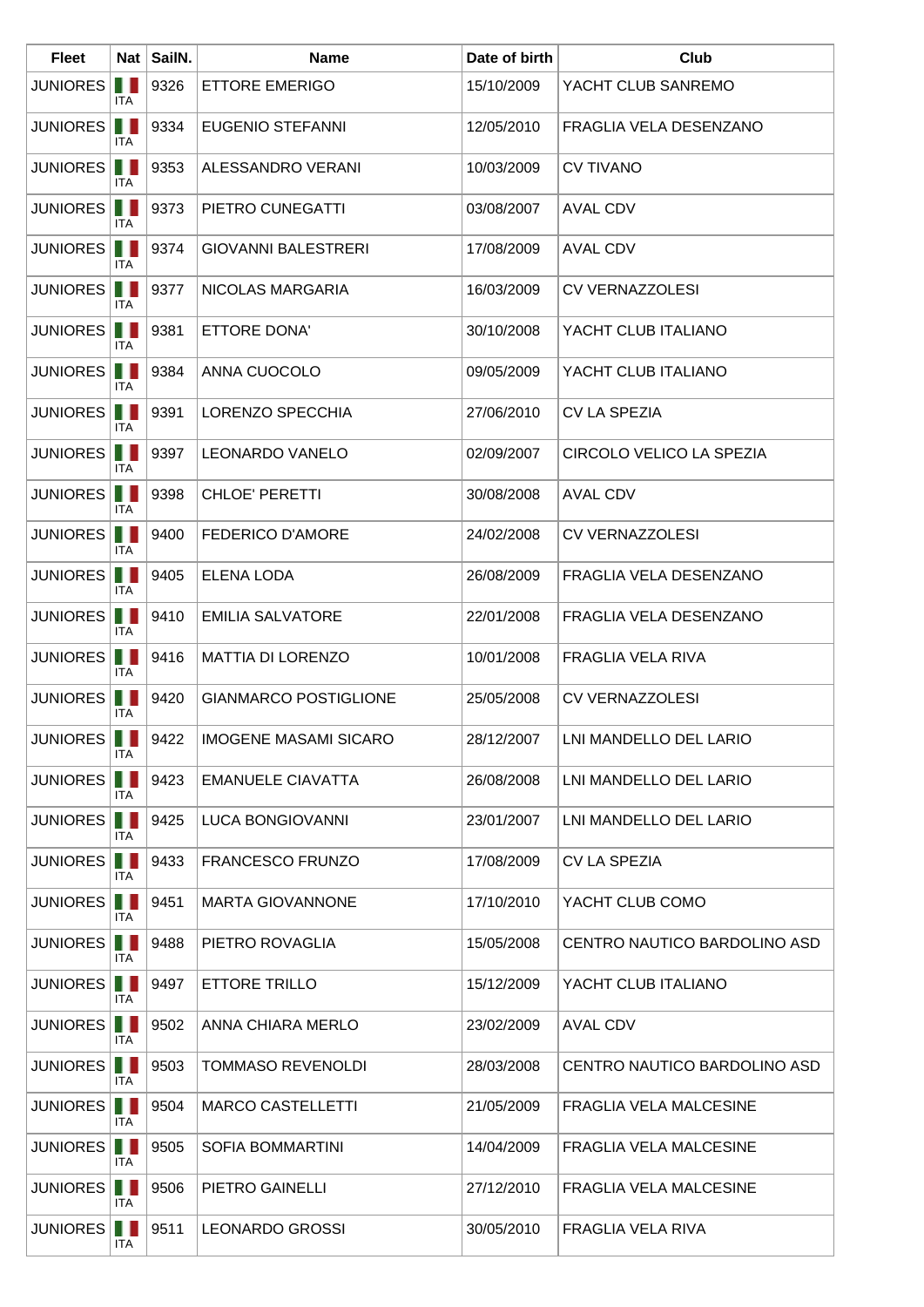| <b>Fleet</b>      |                  | Nat   SailN. | <b>Name</b>              | Date of birth | Club                         |
|-------------------|------------------|--------------|--------------------------|---------------|------------------------------|
| <b>JUNIORES</b>   | ш<br>ITA         | 9513         | SOFIA GISELE BERTEOTTI   | 14/10/2010    | FRAGLIA VELA RIVA            |
| <b>JUNIORES</b>   | Ш<br><b>ITA</b>  | 9515         | PIETRO ZANONI            | 28/12/2010    | FRAGLIA VELA RIVA            |
| <b>JUNIORES</b>   | Ш<br><b>ITA</b>  | 9516         | KIRILL MEDVEDEV          | 15/03/2010    | FRAGLIA VELA RIVA            |
| <b>JUNIORES</b>   | .<br>ITA         | 9517         | <b>VICTORIA DEMURTAS</b> | 30/06/2008    | FRAGLIA VELA RIVA            |
| <b>JUNIORES</b>   | Ш<br>ITA.        | 9525         | ALESSANDRO MASSIRONI     | 08/01/2009    | CENTRO NAUTICO BARDOLINO ASD |
| <b>JUNIORES</b>   | . .<br>ITA       | 9528         | ANNA AVANZINI            | 19/03/2007    | CENTRO NAUTICO BARDOLINO ASD |
| JUNIORES          | Ш<br>ITA.        | 9555         | CAROLINA VULCANILE       | 05/05/2010    | YACHT CLUB ITALIANO          |
| <b>JUNIORES</b>   | UN<br><b>ITA</b> | 9594         | <b>LEONARDO DENTI</b>    | 19/02/2009    | <b>MARVELIA</b>              |
| <b>JUNIORES</b>   | . .<br>ITA       | 9601         | <b>LORENZO GHIROTTI</b>  | 17/12/2008    | FRAGLIA VELA RIVA            |
| JUNIORES          | Ш<br>ITA.        | 9602         | <b>FILIPPO BEOLDO</b>    | 28/09/2009    | <b>CV VERNAZZOLESI</b>       |
| <b>JUNIORES</b>   | ш<br>ITA         | 9603         | <b>RICCARDO TRENTINI</b> | 17/01/2009    | <b>CV VERNAZZOLESI</b>       |
| <b>JUNIORES</b>   | . .<br>ITA       | 9605         | <b>WILLIAM JONES</b>     | 25/11/2009    | <b>CV VERNAZZOLESI</b>       |
| <b>JUNIORES</b>   | Ш<br>ITA         | 9607         | <b>ANTONIO SANTINI</b>   | 04/07/2009    | <b>CV VERNAZZOLESI</b>       |
| <b>JUNIORES</b>   | . .<br>ITA       | 9608         | EDOARDO CAVERO           | 12/06/2009    | <b>CV VERNAZZOLESI</b>       |
| <b>JUNIORES</b>   | LTU              | 9552         | <b>ERIK SCHEIDT</b>      | 21/08/2009    | <b>CVT</b>                   |
| <b>JUNIORES</b>   | <b>MON</b>       | 1407         | ALEXANDRE POMPEE         | 17/10/2009    | YACHT CLUB MONACO            |
| JUNIORES <b>I</b> | <b>MON</b>       | 1412         | LUDOVICA BONELLI         | 12/08/2009    | YACHT CLUB MONACO            |
| <b>JUNIORES</b>   | ╬═<br><b>NOR</b> | 3960         | <b>VICTOR LOOF</b>       | 12/03/2009    | <b>TSF</b>                   |
| <b>JUNIORES</b>   | $\bullet$<br>SUI | 173          | NICOLO' GHIRINGHELLI     | 11/07/2010    | YACHT CLUB ASCONA            |
| <b>JUNIORES</b>   | $\bullet$<br>SUI | 1667         | <b>MAURO CUGINI</b>      | 24/04/2008    | YACHT CLUB ASCONA            |
| <b>JUNIORES</b>   | $\bullet$<br>SUI | 1716         | ANDRE SOROKIN LOZANO     | 14/02/2009    | SOCIETE' NAUTIQUE GENEVE     |
| <b>JUNIORES</b>   | $\bullet$<br>SUI | 1731         | ALESSIA BECHTER          | 03/03/2010    | YACHT CLUB ASCONA            |
| <b>JUNIORES</b>   | SUI              | 1735         | ANNALISA GILARDI         | 09/04/2009    | YACHT CLUB ASCONA            |
| <b>JUNIORES</b>   | $\bullet$<br>SUI | 1762         | <b>EDWARD HIRSCH</b>     | 22/01/2010    | SOCIETE' NAUTIQUE GENEVE     |
| <b>JUNIORES</b>   | $\bullet$<br>SUI | 1795         | <b>KAIRI ROSTI</b>       | 31/03/2007    | <b>CLUB NAUTIQUE VERSOIX</b> |
| <b>JUNIORES</b>   | $\bullet$<br>SUI | 1796         | <b>EMMA CUGINI</b>       | 05/01/2010    | YACHT CLUB ASCONA            |
| <b>JUNIORES</b>   | ٠<br>SUI         | 1797         | NICOLO' CARRARA          | 07/03/2007    | YACHT CLUB ASCONA            |
| <b>JUNIORES</b>   | $\bullet$<br>SUI | 1816         | ELEONORA RUGGIERO        | 06/01/2008    | YACHT CLUB ASCONA            |
| <b>JUNIORES</b>   | $\bullet$<br>SUI | 1820         | <b>FLORIAN TIBALDO</b>   | 13/04/2008    | <b>CV LAGO LUGANO</b>        |